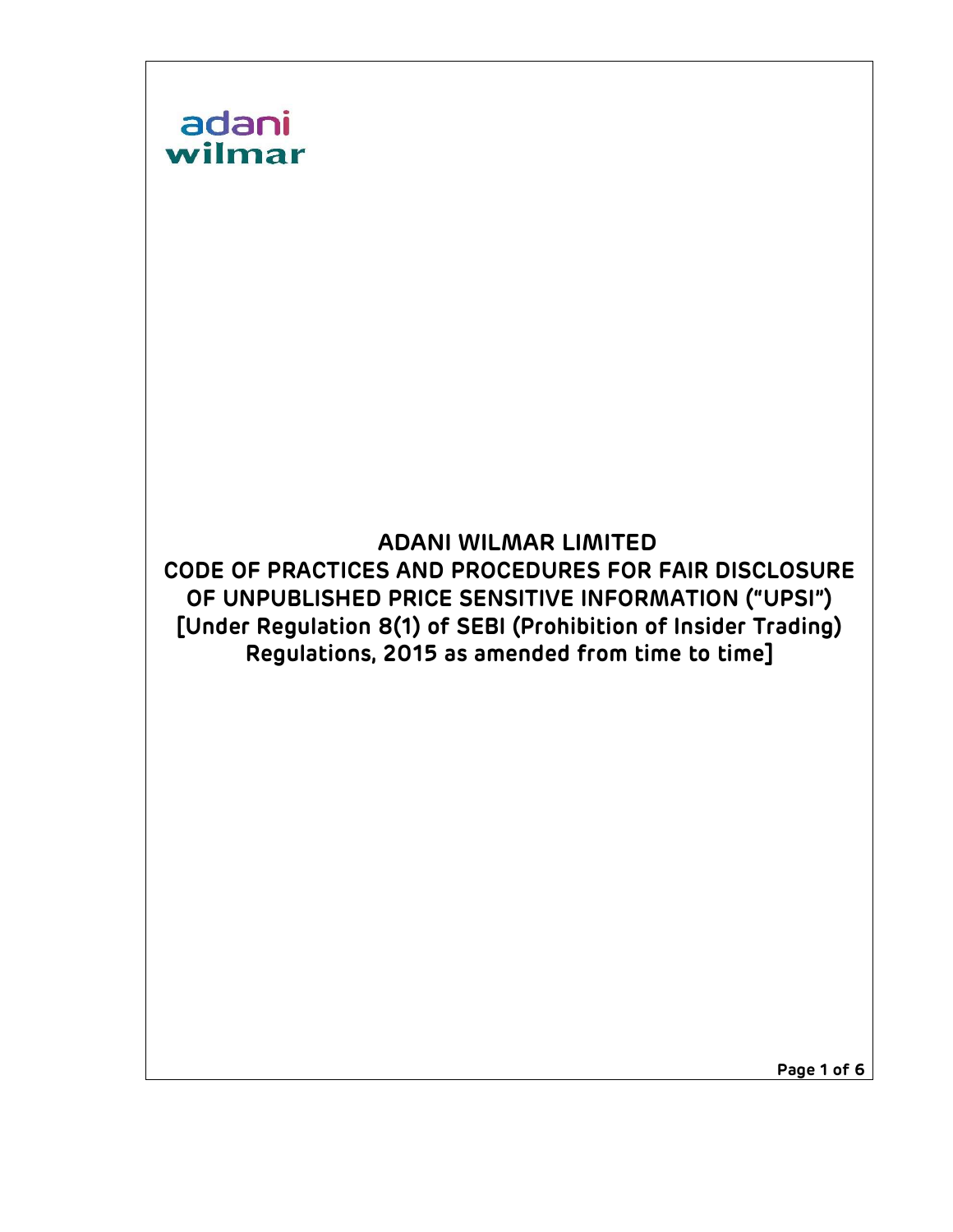

#### CODE OF PRACTICES AND PROCEDURES FOR FAIR DISCLOSURE OF UNPUBLISHED PRICE SENSITIVE INFORMATION ("UPSI")

#### TABLE OF CONTENTS

| Sr. | <b>Particulars</b>                       | Page Nos. |
|-----|------------------------------------------|-----------|
| No. |                                          |           |
| 1.  | Preamble                                 | 3         |
| 2.  | Code of Fair Disclosure                  | 3         |
| 3.  | Definitions                              | $3 - 4$   |
| 4.  | Principles of Fair Disclosure            | $4 - 5$   |
| 5.  | Sharing of UPSI for legitimate purpose   | 5         |
| 6.  | Issue of Notice to the recipient of UPSI | 6         |
| 7.  | Digital Database of recipient of UPSI    | 6         |
| 8.  | Amendment                                | 6         |

Page 2 of 6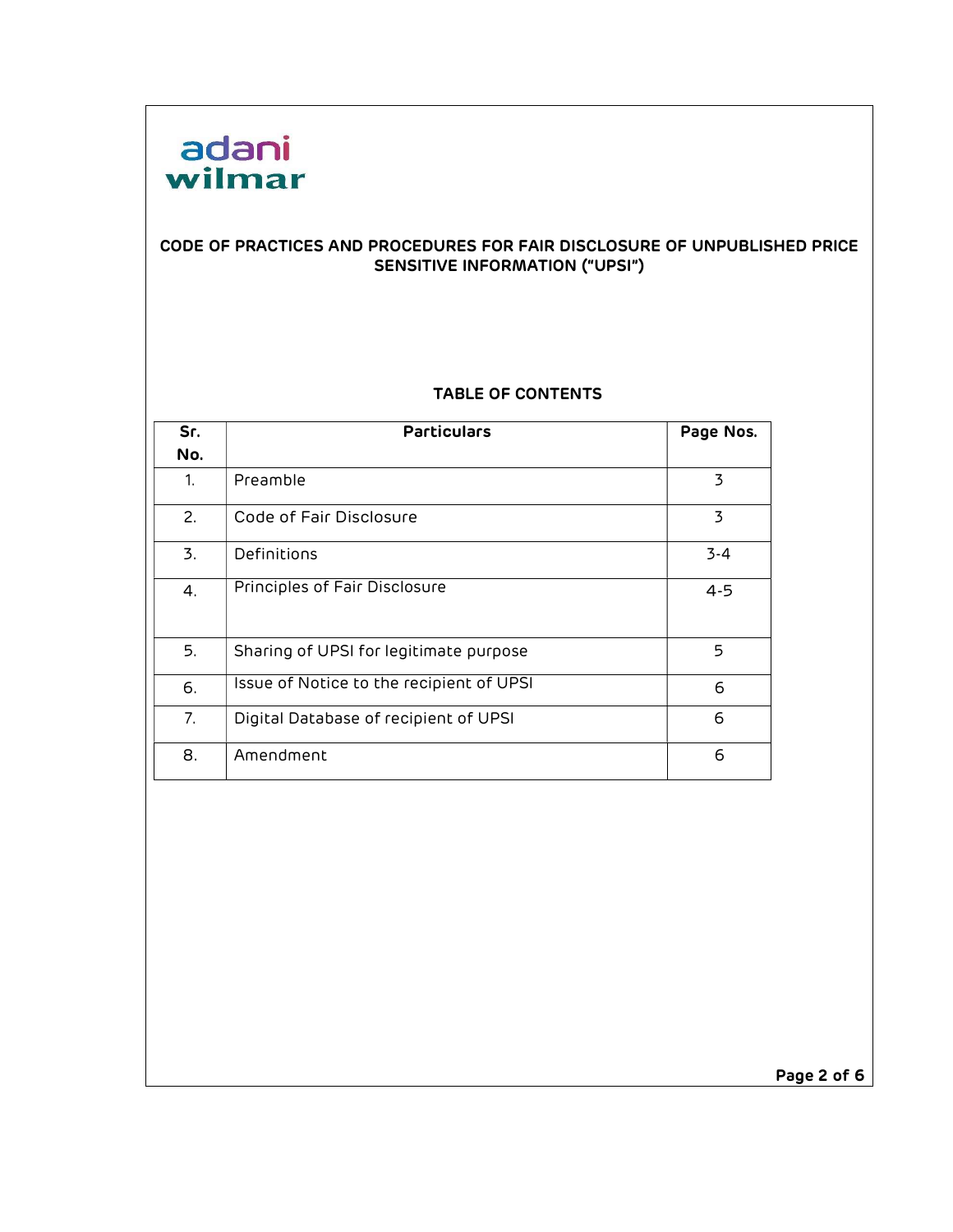

# CODE OF PRACTICES AND PROCEDURES FOR FAIR DISCLOSURE OF UNPUBLISHED PRICE SENSITIVE INFORMATION ("UPSI")

#### 1. Preamble

This Code has been framed in pursuance to the SEBI (Prohibition of Insider Trading) Regulation, 2015 as amended from time to time ("Regulations") and the purpose of this code is to ensure timely and adequate disclosure of Unpublished Price Sensitive Information.

#### 2. Code of Fair Disclosure

Adani Wilmar Limited ("AWL" or "Company") has formulated this Code called 'AWL's Code of Practices and Procedures for Fair Disclosures of Unpublished Price Sensitive Information' (the "Fair Disclosure Code") to ensure timely and adequate disclosure of unpublished price sensitive information which would impact the price of the Company's securities and to maintain the uniformity, transparency and fairness in dealing with all stakeholders and in ensuring adherence to applicable laws and regulations. Further, the Company endeavours to preserve the confidentiality of unpublished price sensitive information and to prevent misuse of such information.

#### 3. Definitions

"Board" means the Board of Directors of the Company.

"Company" means 'Adani Wilmar Limited'.

"Chief Investor Relations Officer" shall mean the Chief Financial Officer, unless otherwise decided by the Board. In the absence of Chief Financial Officer, Company Secretary shall act as Chief Investor Relations Officer and in the absence of Company Secretary, such person as may be authorised by the Board to act as Chief Investor Relations Officer.

Page 3 of 6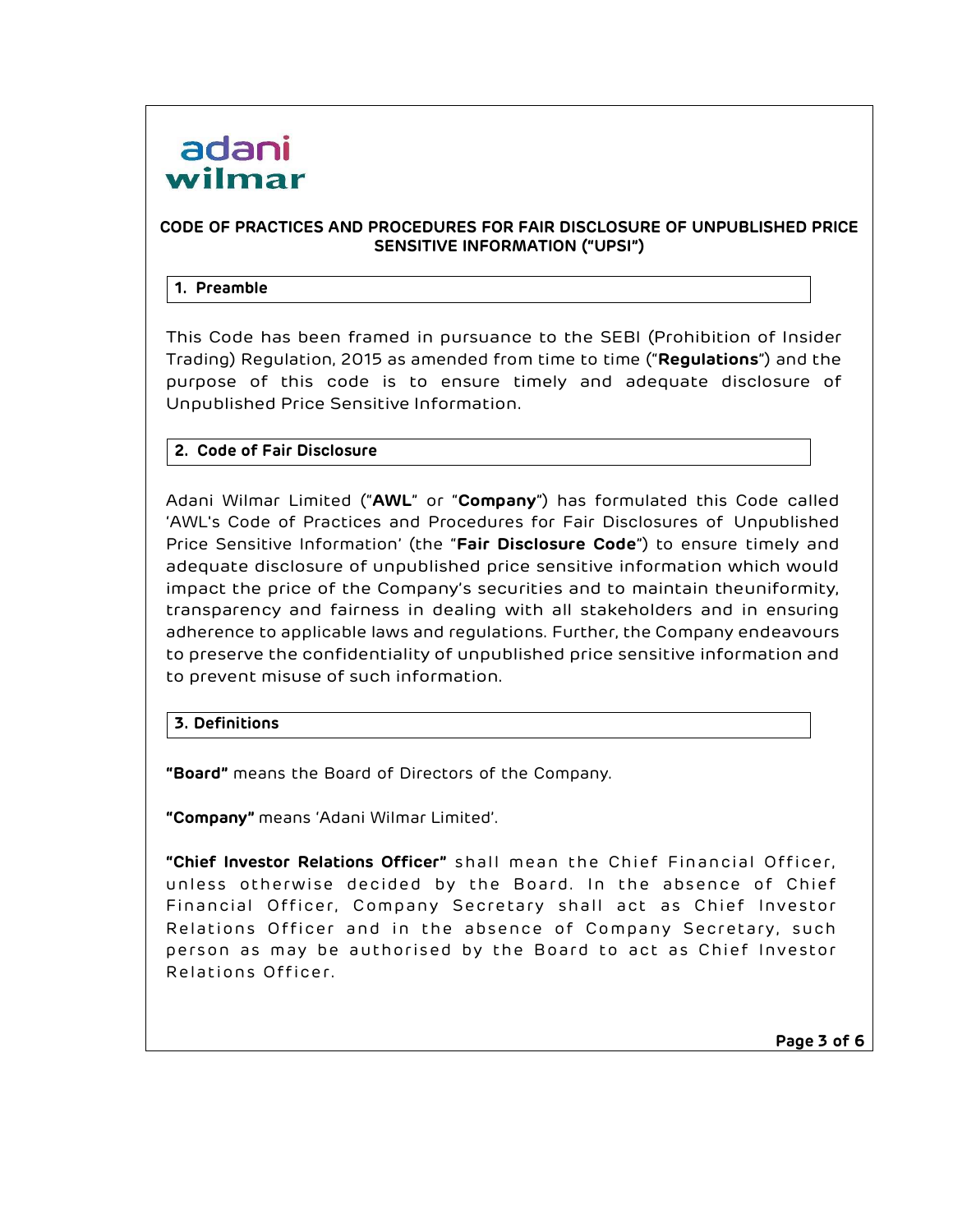# adani wilmar

"Unpublished Price Sensitive Information" or "UPSI" any information, relating to the Company or its securities, directly or indirectly, that is not generally available which upon becoming generally available, is likely to materially affect the price of the securities and shall, ordinarily including but not restricted to, information relating to the following:

- (i) financial results;
- (ii) dividends;
- (iii) change in capital structure;
- (iv) mergers, de-mergers, acquisitions, delistings, disposals and expansion of business and such other transactions; and
- (v) changes in key managerial personnel
- (vi) such other information as may be deemed to be unpublished price sensitive information by CIRO.

Words not defined in this Fair Disclosure Code shall have the meaning ascribed to them in the Regulations.

# 4. Principles of Fair Disclosure

(i) The Company will make prompt public disclosure of UPSI that would impact price discovery no sooner than credible and concrete information comes into being in order to make such information generally available.

(ii) The Company will make, uniform and universal dissemination of UPSI to avoid selective disclosure.

(iii) The Chief Financial Officer of the Company shall act as the Chief Investor Relations Officer ("CIRO") to deal with dissemination of information and disclosure of UPSI.

(iv) The Company will make prompt dissemination of UPSI that gets disclosed selectively, inadvertently or otherwise to make such information generally available.

Page 4 of 6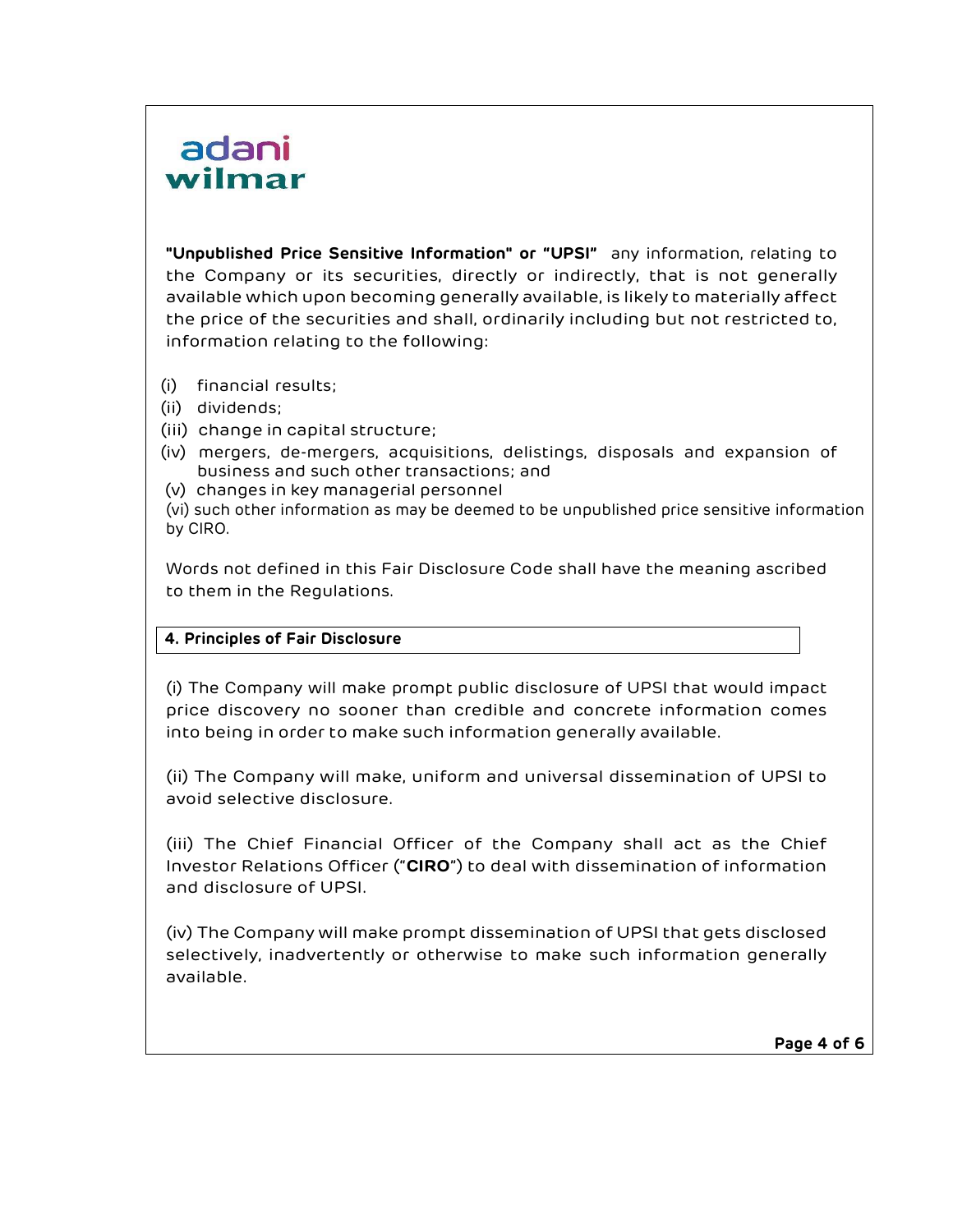# adani wilmar

(v) The Company will provide appropriate and fair response to queries on news reports and requests for verification of market rumours by regulatory authorities.

(vi) The Company will ensure that information, if shared, with analysts and research personnel are not UPSI.

(vii)The Company will develop best practices to make transcripts or records of proceedings of meetings with analysts and other investor relations conferences on the official website to ensure official confirmation and documentation of disclosures made.

(viii) The Company will handle all UPSI on a need-to-know basis.

# 5. Sharing of UPSI for legitimate purpose

The UPSI shall be shared by any person(s) authorized by the Board of Directors or CIRO of the Company in this behalf, only in furtherance of legitimate purpose(s) on need-to-know basis, which shall include the following;

- (i) Sharing of UPSI in the ordinary course of business by any Insider, Employee, Designated Person or by any authorized person with existing or proposed partners, collaborators, lenders, customers, suppliers, merchant bankers, legal advisors, auditors, insolvency professionals or other advisors or consultants.
- (ii) The information shall be shared with any person on `need to know' basis.
- (iii) Sharing of UPSI where such communication is in furtherance of performance of duty (ies) and in discharge of legal obligation(s);

Provided that such sharing should not be carried out to evade or circumvent the prohibitions of the SEBI Insider Trading Regulations.